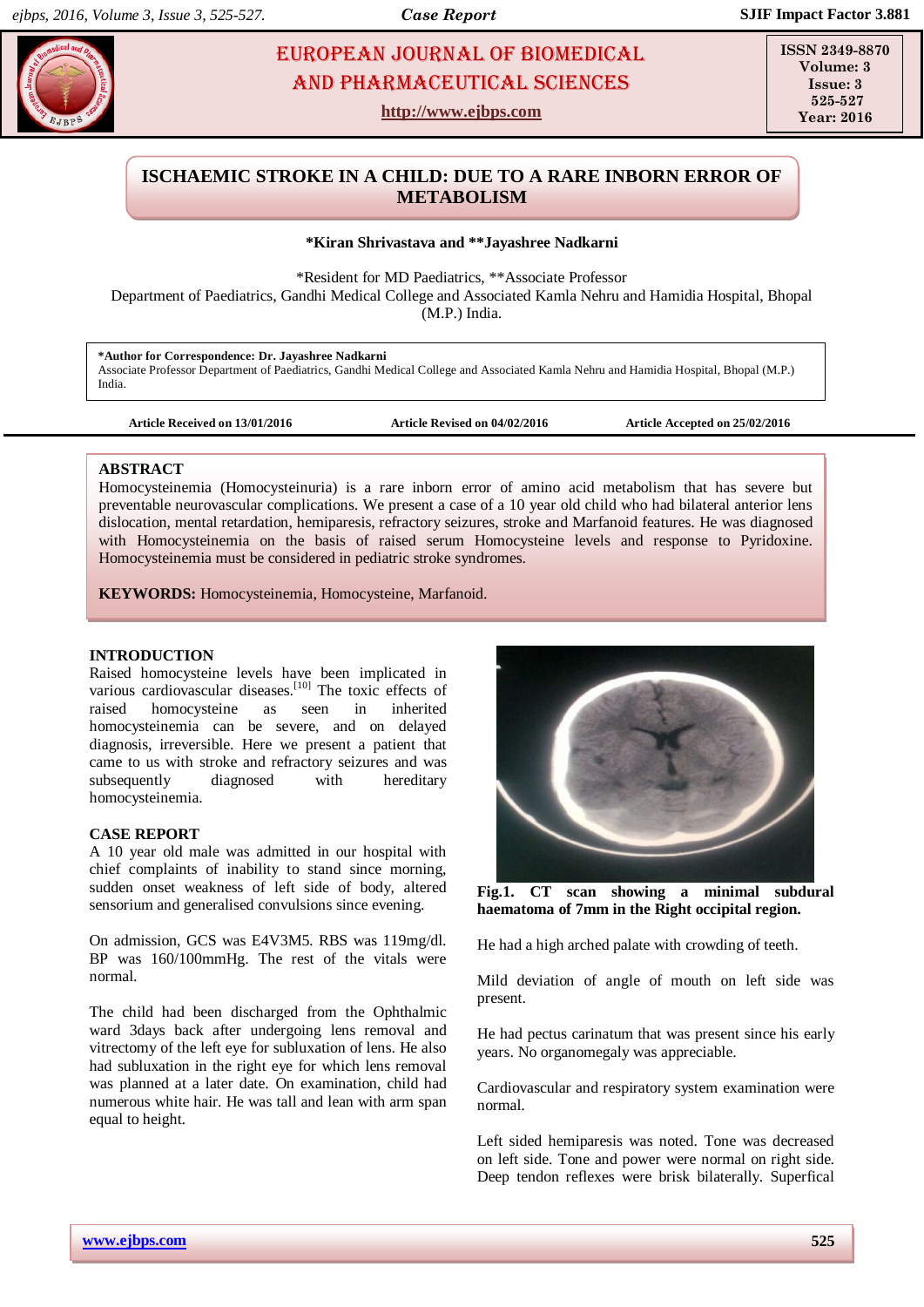reflexes were absent and plantar response was bilaterally extensor.

Both eyes revealed conjunctival haemorrhages. Left eye was dilated with post-op medications and corneal scar was present.Right eye pupil was normally reacting to light.

The child developed seizures that were generalized, tonic clonic in nature after one hour of admission. They were unresponsive to Phenytoin and Sodium Valproate. He was then electively ventilated and a Midazolam 24-hour continuous infusion was started. Midazolam was titrated upto 8mcg/kg/min when a relatively seizure-free interval was achieved. Blood pressure normalised as the seizures were controlled.

We started the patient on vitamin B6 (pyridoxine) with gradual tapering of anti-epileptics. He was started on 200mg/day which was increased to 400mg/day as seizures responded.

He was gradually weaned off the ventilator and gentle physiotherapy was started for the hemiparesis.

CT scan revealed a minimal subdural haematoma of 7mm in the Right occipital region.

Renal color Doppler was normal.

History of the child revealed that he was an issue of consanguineous marriage with his father being mentally subnormal.

The child had developmental delay with gross mental retardation. He had difficulty in seeing and managing routine tasks since he was 4-5years old but no medical aid was sought.

He developed headache 1 month back for which he was taken to the ophthalmology OPD where bilateral anterior subluxation of lens with myopia was discovered. He was operated for the same in the left eye, and discharged with minimal discomfort.

We suspected Homocysteinemia on the basis of bilateral anterior subluxation of lens which is almost pathognomonic for Homocysteinemia.<sup>[1]</sup> His serum Homocysteine levels were almost 5 times more than the upper limit of the range.

He also had Marfanoid physique and mental subnormality. This along with refractory seizures that immediately responded to Pyridoxine were strong points in favour of a diagnosis of Homocysteinemia.

The child on recovery took discharge on request, but was lost to follow up.

#### **DISCUSSION**

Homocysteine, an intermediate compound of Methionine degradation is required in its transsulfuration. Homocysteinemia has 3 major forms, with around 40% having the vitamin B6 responsive Classic Homocysteinemia caused by deficiency of Cystathione β synthase deficiency inherited as an autosomal recessive condition with an estimated incidence of 1/10,000 to  $1/40,000$ <sup>[2]</sup>

Clinical manifestations during infancy are nonspecific and may include failure to thrive and developmental delay. In early childhood, after subluxation of the ocular lens (ectopia lentis) occurs medical help may be sought for severe myopia and iridodonesis. Astigmatism, glaucoma, staphyloma, cataracts, retinal detachment, and optic atrophy may develop later in life. Progressive intellectual disability is common with psychiatric and behavioral disorders occurring in more than 50% of affected patients. Convulsions occur in approximately 20% of patients. Marfanoid skeletal abnormalities may be encountered: patients are lean, with elongated limb, arachnodactyly, and various degrees ofscoliosis, pectus excavatum or carinatum, genu valgum, pes cavus, higharched palate, and crowding of the teeth. Generalized osteoporosis, especially of the spine, is the main roentgenographic finding.<sup>[1]</sup> Thromboembolic episodes involving both large and small vessels, especially those of the brain, are common and may occur at any age, with around 30% occurring before 20 years of age.  $[1,3,8]$  Optic atrophy, paralysis, cor pulmonale, and severe hypertension (from renal infarcts) are among the serious consequences of thromboembolism, which is caused by changes in the vascular walls and increased platelet adhesiveness secondary to elevated homocystine levels. They are the main cause of morbidity and mortality.<sup>[10]</sup> The risk of thromboembolism increases after surgical procedures.[1]

Atherosclerosis, apoptosis, and neurological disorders result from oxidative stress and lipid metabolism and transport alterations caused by elevated homocysteine levels.<sup>[7]</sup>

Diagnosis is generally by detection of elevated Methionine or homocystine or homocysteine in bodily fluids (freshly voided urine/ serum). Enzyme assay and DNA analysis are also available forconfirmation.

Treatment includes high doses of vitamin B6 (200- 1000mg/24 hours) which may also prevent certain complications like decreased IQ, ocular deformities, and cardiovascular accidents.

Folate repletion, methionine-restricted diet and Betaine supplementation may be considered in cases that are not responding to plain B6.

Homocysteinemia being the second most common treatable aminoacidopathy after Phenylketonuria, should